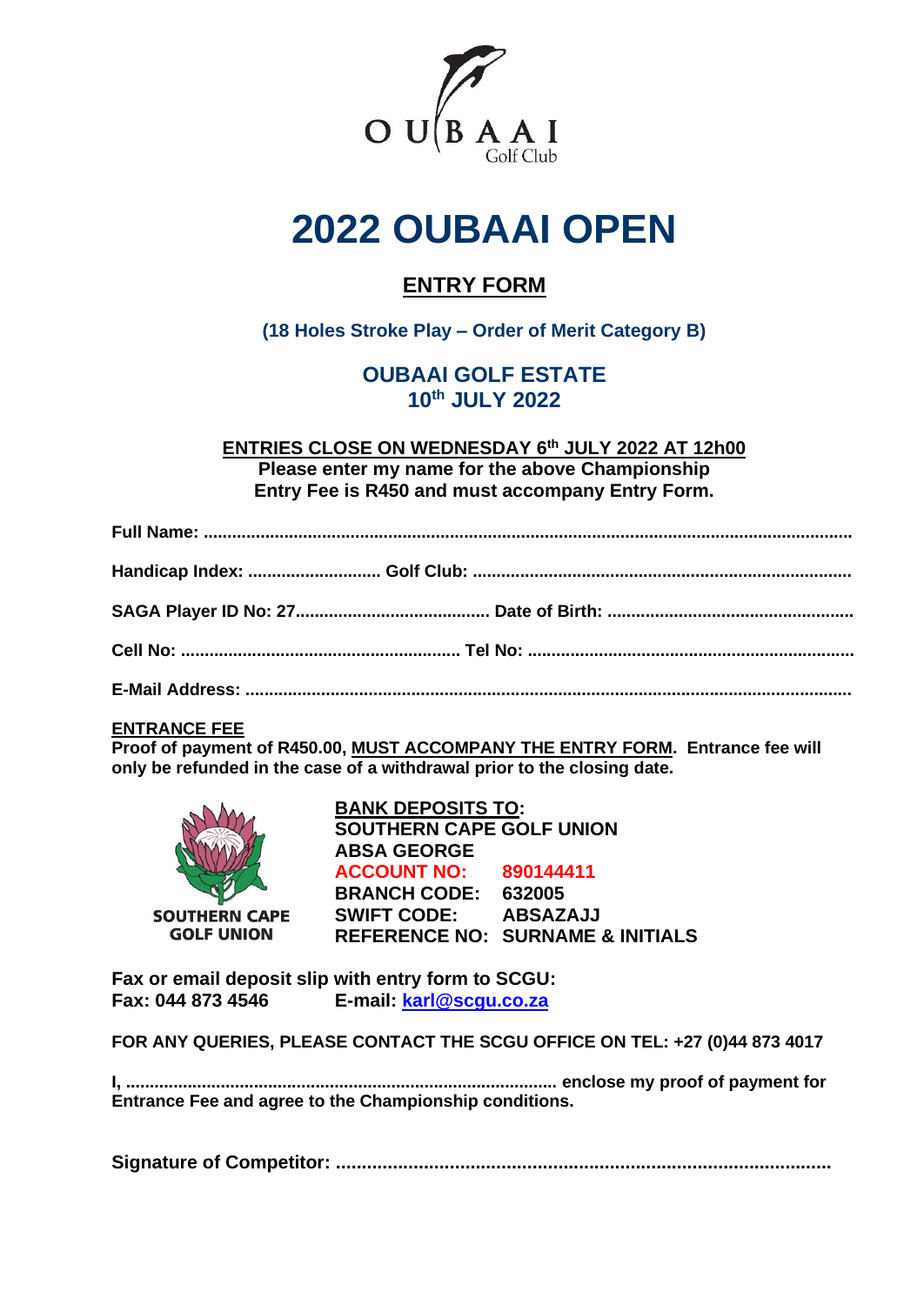

## **INFORMATION AND CONDITIONS OF ENTRY**

#### **Conditions of Play**

The tournament will be held in accordance with the Rules of Golf as approved by the R&A Rules Limited and Local Rules as approved by the Southern Cape Golf Union. All tournaments will be held in accordance with the latest gazetted regulations and all GolfRSA and club protocols must be followed by every individual.

#### **Entry Requirements**

Open to Amateurs who are members of a Golf Club affiliated to the Southern Cape Golf Union and who have a handicap index of **15.3** or less as assessed in terms of the SAGA Course Rating and Handicapping System. If your handicap index exceeds 15.3 you will be allowed to play, but your handicap index will be reduced to a 15.3. **Players entering the Southern Cape Closed will take preference over the 2022 Oubaai Open.**

#### **Field Size**

All players who have entered for the Southern Cape Closed will take preference. Entries will be limited to 90 players. Should more than the stipulated entries be received, entries will be reduced by the Tournament Organizing Committee based on the Exemption Categories below, higher handicap index or by means they deem to be fair.

#### **Exemption Categories**:

Entrants who are exempt from a ballot will be:

- a) Open OOM winners of the 2020/2021 season. (Country Districts, Mid-Amateur, Open Men and Open Women)
- b) If a player has chosen to represent SCGU at the 2021 Premier, Mid-Amateur & Women's Premier Inter Provincial Tournament.
- c) A minimum of 6 spots will be reserved for women that includes point b. Should more entries be received it will be subject to tournament ballot.
- d) The top 4 players from the SAGDB who do not qualify as above on points a, b, and c.

#### **Form of Competition**

Tournaments will be played over one day and will be limited to Eighteen (18) holes only. All players will enter using their Handicap index, and our Scoring Program will then calculate your Course Handicap on the morning of play. The Divisions will be as follow:

- **A Division (6.5 – less Handicap Index) - Medal**
- **B Division (6.6 – 15.3 Handicap Index) – Individual Stableford**
- **In the event of a tie for the championship, a sudden death play-off will take place over Hole 18 until the winner is determined.**

#### **Entry Procedure**

Please enter online via or website **[www.scgu.co.za](http://www.scgu.co.za/)**. Alternatively, entry forms are obtainable from Oubaai Golf Estate, Secretaries of Affiliated Golf Clubs, and the Southern Cape Golf Union and website **[www.scgu.co.za](http://www.scgu.co.za/)**

The entry fee will be displayed on Albatros online entry, and entries will close the Wednesday before the event at 12h00. **Entries**

### **Entries are only considered successful once payment or proof of payment has been received**.

#### **Closing date**

Entries close at noon on Wednesday 6<sup>th</sup> July 2022. Late entries and entries without payment or payment **arrangement will not be accepted.**

#### **Withdrawals**

Only written or faxed cancellation will be accepted and if received after the closing date no refund will be made.

## **Draw & Starting Times**

The draw will available after the first round of the Southern Cape Closed. Players who have only entered for the Oubaai Open can expect to tee off from 08h00.

#### **Registration**

All participating players must register at least 30 minutes prior to their tee off time on Sunday 10<sup>th</sup> July 2022.

The registration area will be located in the restaurant area.

#### **Practise**

All competing players will be allowed to use the Oubaai Golf Estate warm up area prior to their round. The practise area is located Infront of the Oubaai Golf Estate clubhouse.

#### **Decisions**

Decisions and disputes of any kind will be dealt with by the Tournament Committee of the Southern Cape Golf Union. **Golf Carts**

**PLEASE NOTE** that it will be compulsory for all competing players to ride on a golf cart. Cart fees are included in your entry fee, and this ensures that the playing field is fair. Players without an RSA driver's license will be drawn with a valid driver's license holder. **All competing players must sign Oubaai Golf Estate's golf cart Indemnity Form.**

#### **Spectators**

Parents / Spectators must at all times remain 30 meters from any player. No interference will be allowed whatsoever. **Dress Code**

#### a) Soft spikes.

- b) Golf specific shorts will be allowed. Shorts must be knee length and cargo or draw string shorts are not permitted.
- c) Only recognised golf attire will be allowed. No collarless shirts.

#### **Distance Measuring Devices (D.M. D's)**

For the duration of the tournament a player may obtain distance information by use of a distance-measuring device. If, during a stipulated round, a player uses a distance-measuring device to gauge or measure other conditions that might affect his play (e.g., elevation changes, wind speed, etc.), the player is in breach of Rule 4-3a (1).